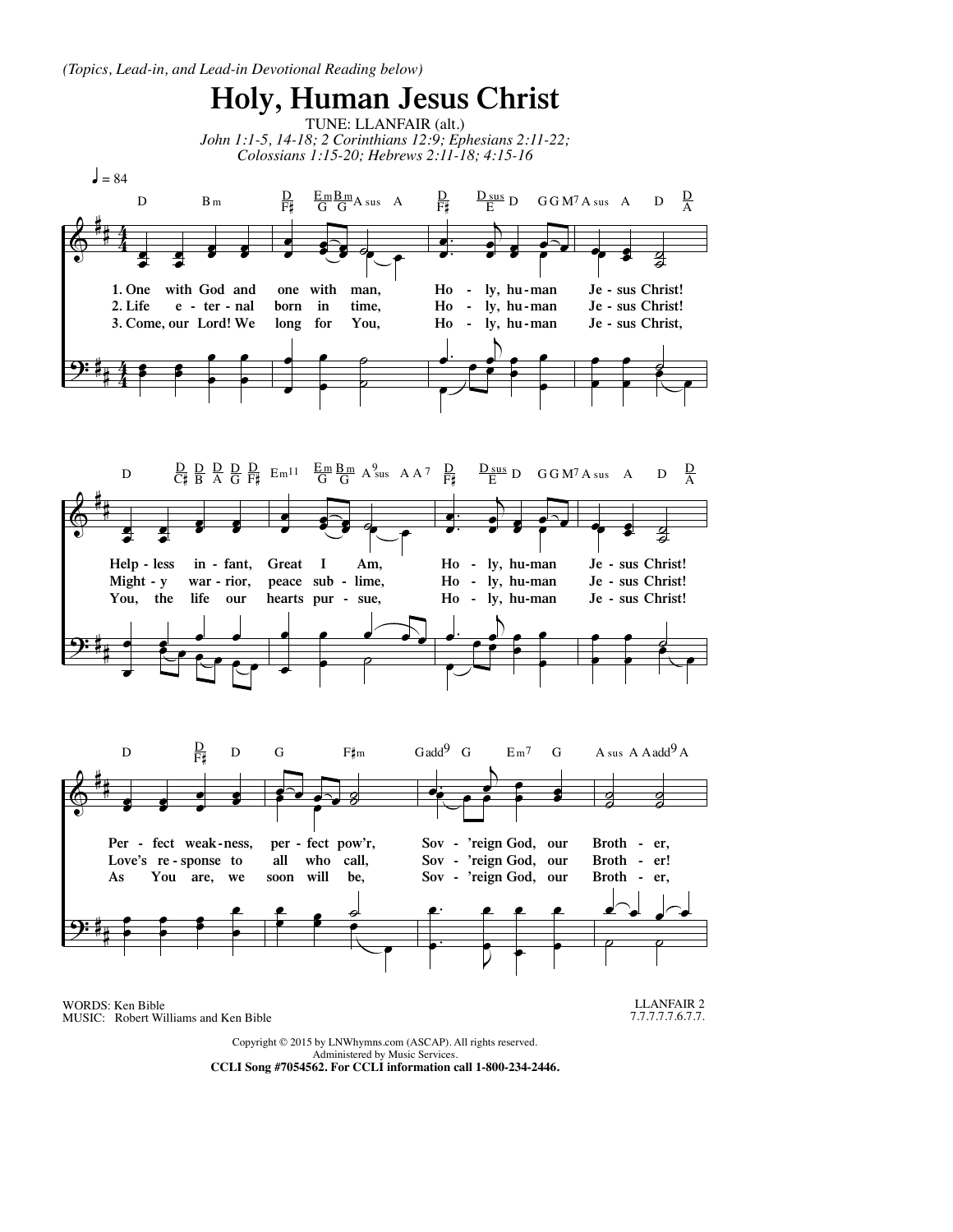

TOPICS: Advent; Christ the King, Reign of Christ; Praise & Worship

LEAD-IN: *The Word became flesh, and dwelt among us, and we saw His glory, glory as of the only begotten from the Father, full of grace and truth.* (John 1:14, NASB)

LEAD-IN DEVOTIONAL READING:

## **My Holy and Human Brother**

Lord Jesus, You bring God within my reach. You are flesh and blood like me. You experienced life here as I experience it, in all its weakness, pain, struggle, and imperfection. Yet in You I see the transcendent God, and in a form I can understand and trust. Almighty, sovereign God is real to me in You. I can begin to relate to Him in You. Holiness is also real to me in You. I would never conceive of holy living, never dream of it or desire it until I saw it so beautiful and desirable in You. And as I trust You, You bring holiness into my

 innermost heart and outermost living. You make *me* holy! I can hardly even imagine it, and yet it is true.